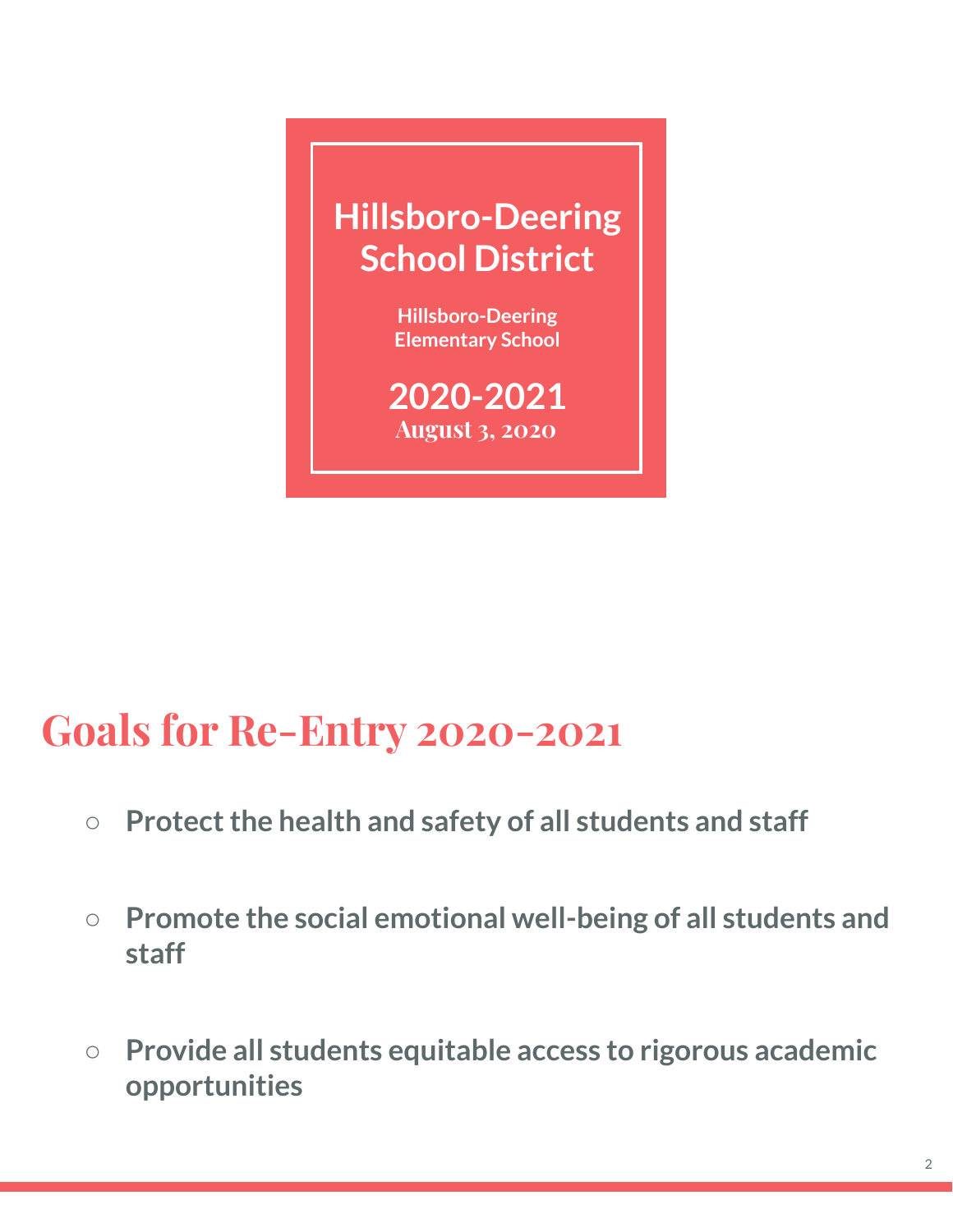## **Planning Process: Structure**

SAU 34 implemented a Re-Entry Planning Structure in May

- The Re-Entry Leadership Team
	- All SAU and Building Administration
	- Facilities, Technology, and Food Service Directors
	- District Nurse
	- Grant Managers
	- Teachers and Support Staff Union Presidents

### **Planning Process: Task Forces**

- Formed three task forces
	- Led by building administrators with staff representation from all departments on each task force.
		- Full Return
		- Full Remote
		- Hybrid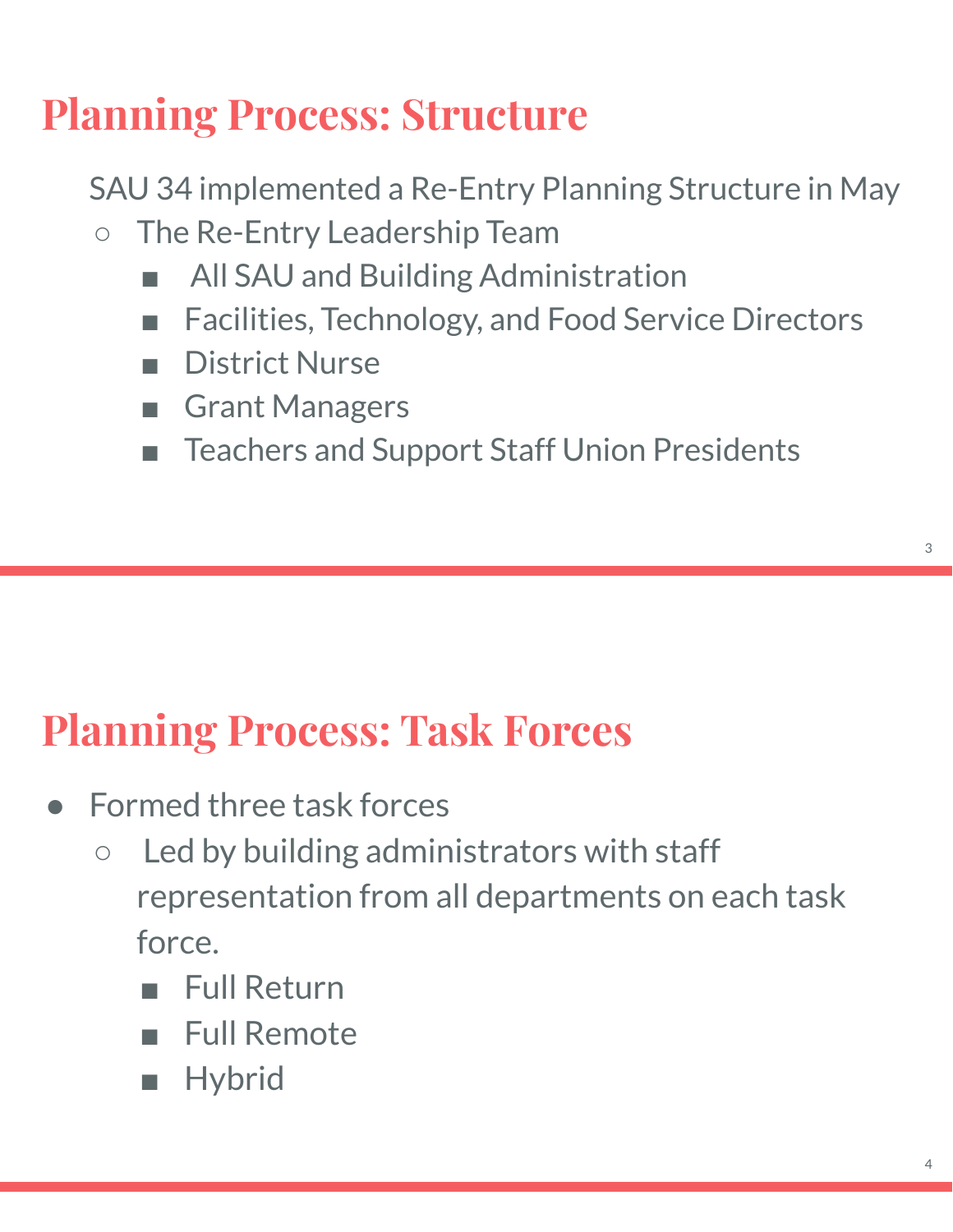## **Guidance and Data**

- **Centers for Disease Control** 
	- continuously monitored
- New Hampshire Grades K-12 Back-to-School Guidance ○ made available July 14, 2020
- Local, state, and national health and safety data points monitored daily
- Stakeholder surveys

### **Planning Process: Surveys**

Surveys for initial feedback Early - Mid June:

- Families
- Staff
- Students
- Community at Large
	- Survey responses also created advisory groups of both parents and staff to support the planning work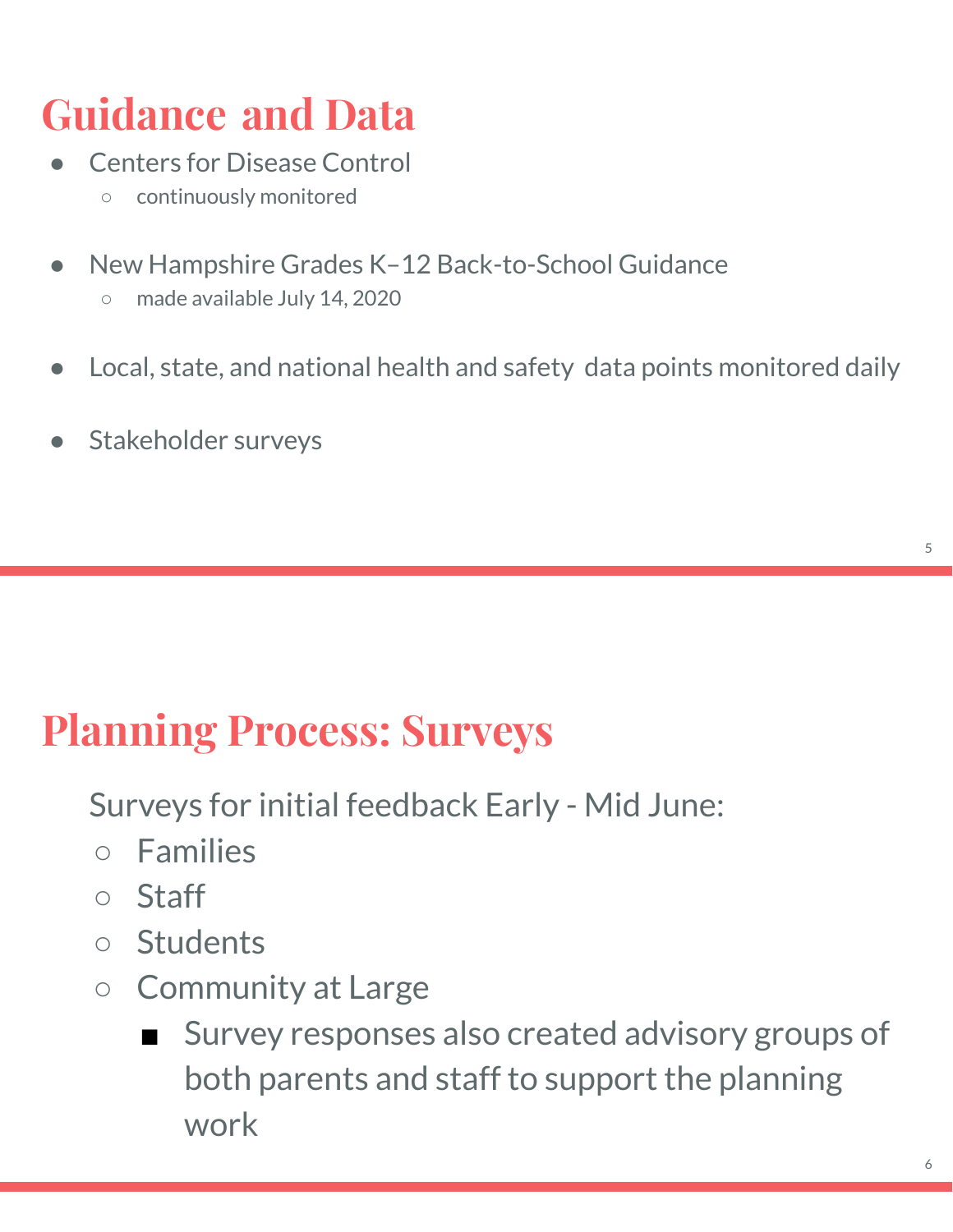## **Summary of Survey Data: Mid-June**

- **Re-Entry Preference** 
	- Preference for a full return across stakeholder groups, but concerns about safety and practicality
- Things that worked well during remote learning last Spring
	- Video Conferencing rated highly in all stakeholder groups
	- Students identified a clear preference for being able to choose the timing and pace of their work
	- Both families and staff rated the use of online learning programs highly
- Things that were difficult during remote learning last Spring
	- Families and staff both identified motivating students as the most difficult aspect
	- Stress and anxiety was the second most difficult aspect for both families and staff
	- Students identified missing their friends, boredom, and focusing as the three most challenging aspects

## **Additional Considerations from Mid-June Survey Data**

- Availability of high speed home internet access for both families and staff
- Need for district provided transportation
- Identified professional development needs
- Identified resources for staff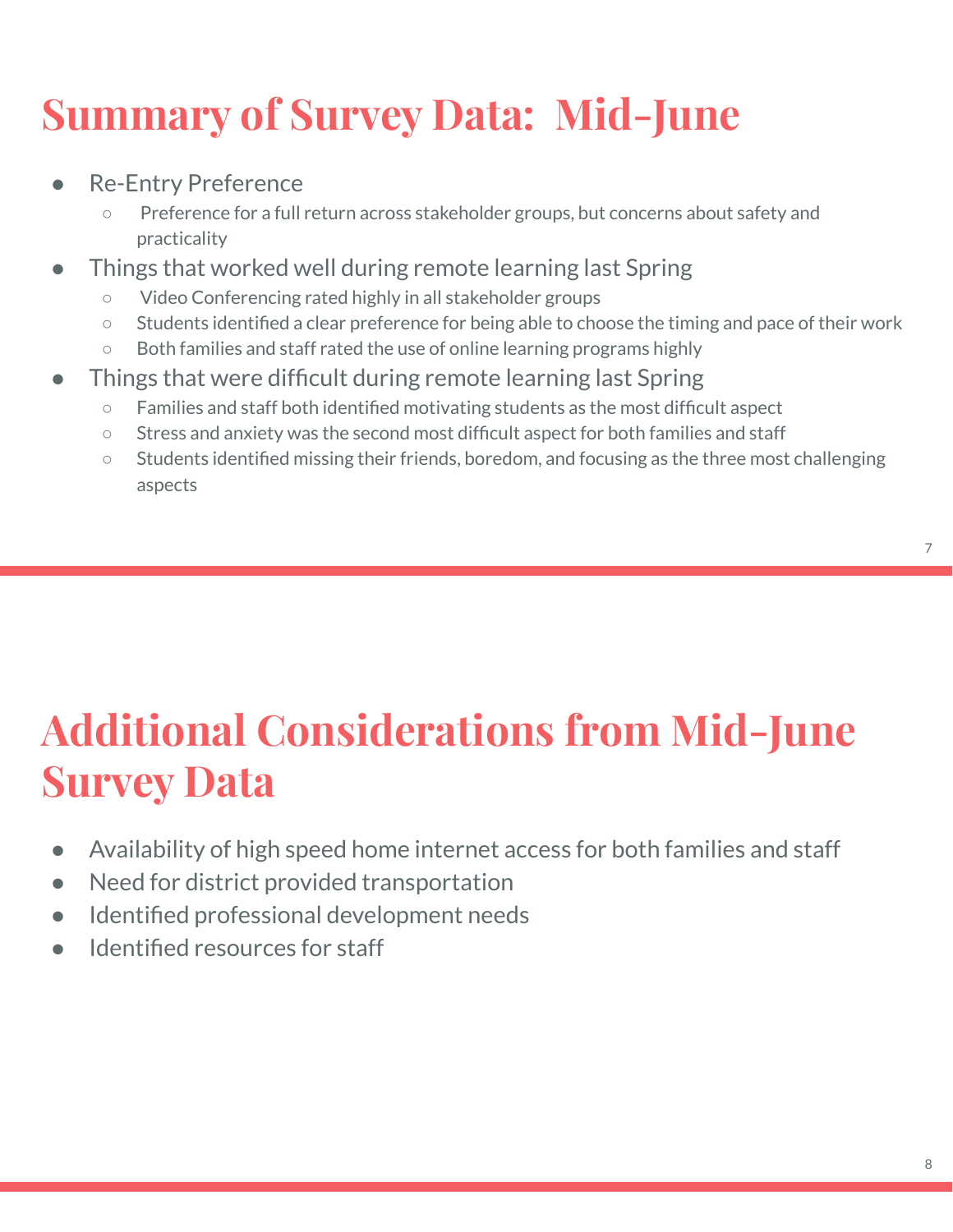### **Guidelines to support a safe and healthy school building for students and staff**

•Re-entry plan follows current CDC guidelines and the K-12 re-entry guidelines

•Layers of Public Health Protection as outline by NH DHHS include:

- •Daily symptom and temperature screening of students & staff
- •Physical distancing
- •Cloth face coverings/masks
- •Hand hygiene
- •Limit group sizes and avoiding congregating (large common areas)
- •Cohorting (grouping) students & staff
- •Frequent cleaning and disinfection

#### **Daily screening**

•Families and staff **must** conduct an at home health-screen daily prior to entering the building or school grounds.

•Students and staff will be rescreened on arrival to the school.

•Anybody with new or unexplained symptoms, even if only mild symptoms must stay home.

| Daily at home screening questions:                                                                                                                           | <b>NO</b> | YES* |
|--------------------------------------------------------------------------------------------------------------------------------------------------------------|-----------|------|
| Have you had close contact with someone who is suspected or confirmed to have<br>COVID 19 in the past 14 days? (If yes, keep your child home)?               |           |      |
| Have you traveled outside of NH, VT, ME, MA, CT, or RI in the past 14 days? (If yes,<br>keep your child home)?                                               |           |      |
| Does your child have an elevated temp?(Lower elevated temps above normal can be<br>an indicator of early illness.)                                           |           |      |
| Does my child have any of these symptoms in the last 24 (If you check yes for any of<br>these, keep your child home):<br>• Fever (fever is defined as 100.4) |           |      |
| Cough<br>$\bullet$ Headache<br>Fatigue                                                                                                                       |           |      |
| • Sore throat<br>Chill<br>• Body aches                                                                                                                       |           |      |
| • congestion/runny nose<br>nausea/ vomiting                                                                                                                  |           |      |
| Shortness of breath<br>Now loss of taste or small                                                                                                            |           |      |

. If you answer YES to ANY of these questions your student should not enter the school buildings. Please contact your school nurse regarding a plan to return to school.

10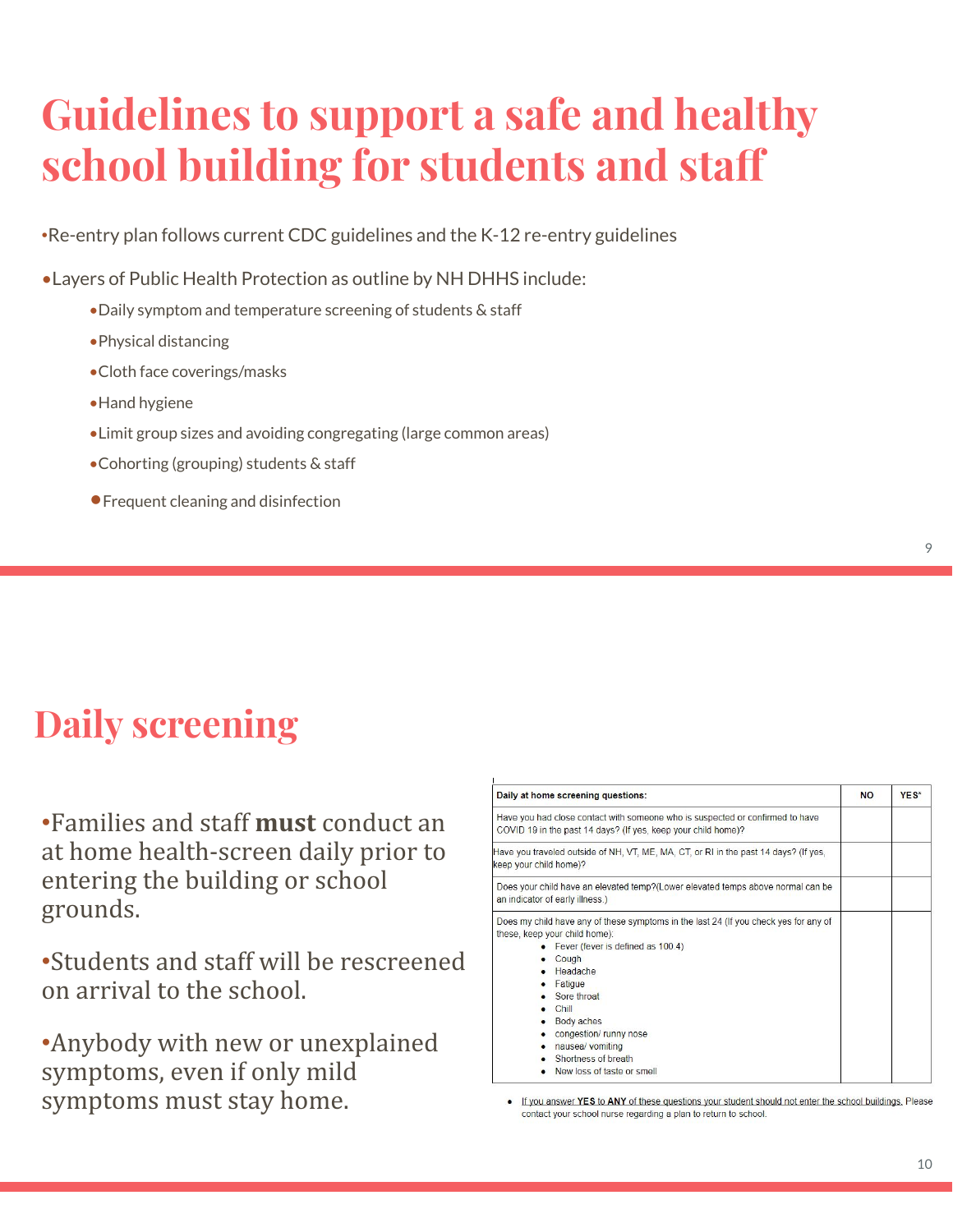## **Exclusion Criteria per CDC guidelines**

1) Anybody with new or unexplained illness or symptoms of COVID-19.

2) Have had close contact with someone who is suspected or confirmed to have COVID-19 in the past 14 days.

3) The individual has traveled in the past 14 days outside of New England (outside of NH,VT,ME,MA,CT,RI )

https://www.cdc.gov/coronavirus/2019-ncov/symptoms -testing/symptoms.html

#### Symptoms of COVID-19

- Fever or chills (including subjective fever)
- Cough
- Shortness of breath or difficulty breathing
- Sore throat
- Nasal congestion or runny nose
- Fatigue
- Muscle or body aches
- Headache
- New loss of taste or smell
- Nausea or vomiting
- Diarrhea

### **Management of illness within the school**

•Any student or staff with new onset of symptoms will be dismissed from school.

• Students or staff who presents with COVID-19 like symptoms will be referred for testing and will need to learn and/or work from a remote setting until :

•CDC's symptoms based criteria has been met

- •At least 10 days have passed since symptoms first appeared, **AND**
- •At least 24 hours have passed since last fever (off fever-reducing meds), **AND**
- •Symptoms have improved

•Documentation from a primary care physician (PCP) clears the individual to return to work/school.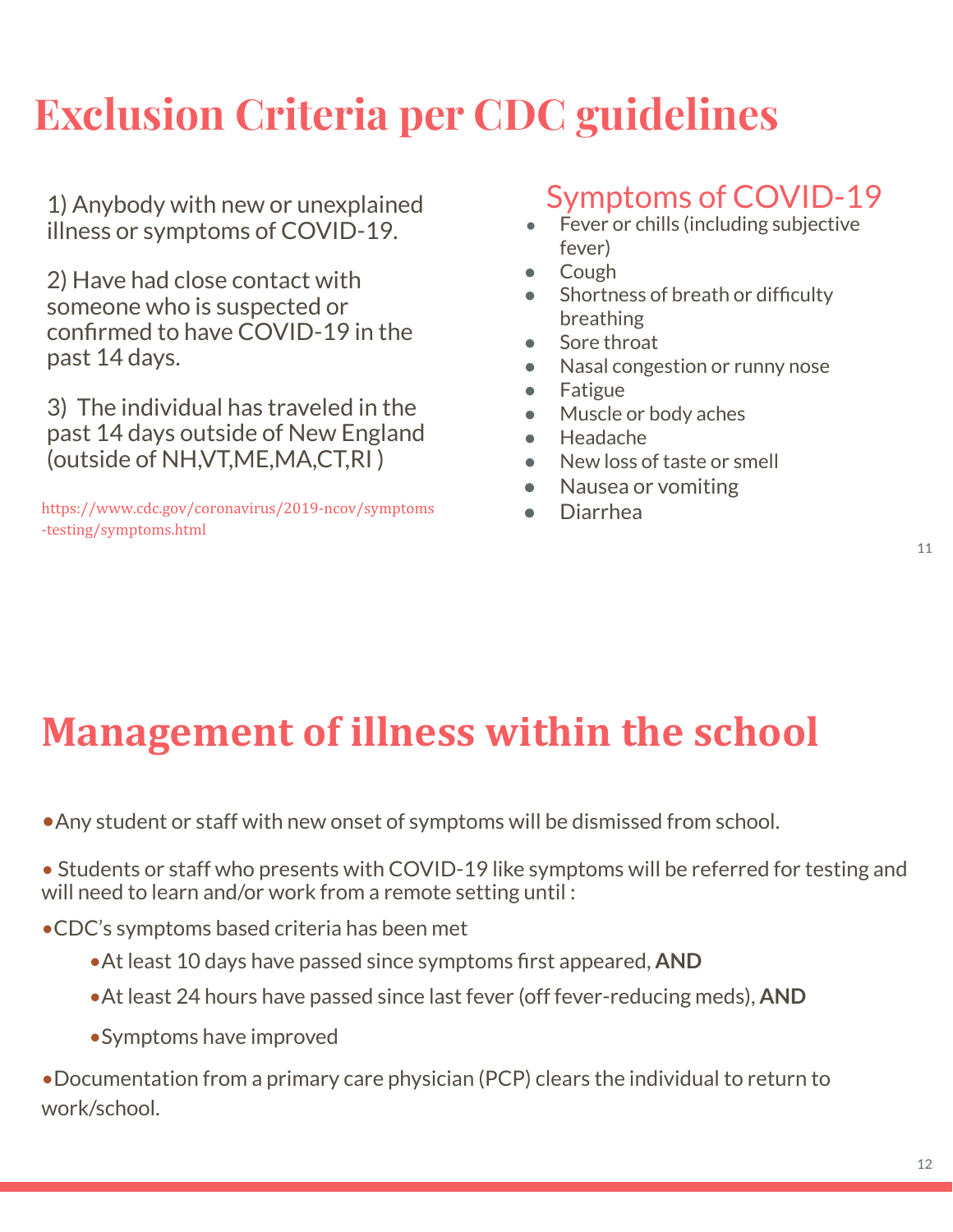### **What is Needed for Student/Staff to Return to School after Illness?**

•Negative test results and student feeling better (general return to school rules apply)

•Positive test result or no test results- allowed back once student has met CDC's symptom-based criteria for removal from isolation

•Documentation from a primary care physician (PCP) clears the individual to return to work/school

## **Masks and physical distancing**

- All students and staff will wear a mask over nose and mouth at all times.
	- Cloth face coverings should meet the CDC recommendations.
	- Disposable surgical face masks will be available for those who do not have a mask or require a replacement during the school day.
	- Exception- while in class where maintaining a six foot distance is possible and appropriate.
- Students and staff will receive training regarding proper mask use.
- Face shields serve as eye protection and cannot be used to replace a face mask.
- The District will supply the staff with necessary PPE including gloves, masks, shields and gowns for direct contact services.
- Individuals who require adaptations due to a medical condition should contact the school nurse.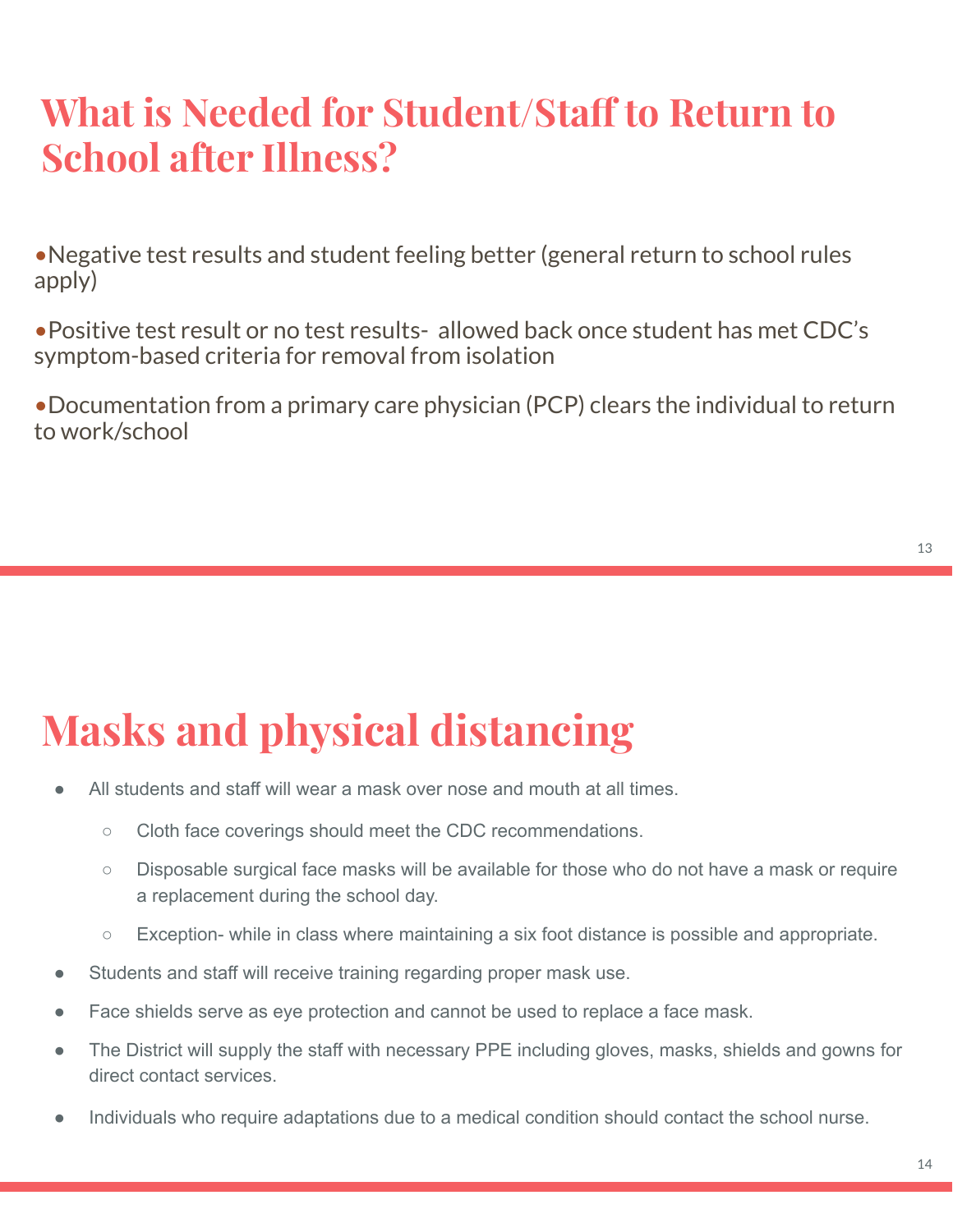## **Cleaning Procedures**

- Cleaning and disinfection will follow CDC guidance and an EPA-approved disinfectant will be used.
- During the school day custodial staff will routinely disinfect shared and high touch areas.
	- Cleaning times will be documented and a cleaning protocol checklist will be used.
	- $\circ$  Cleancide disinfectant (EPA  $#$  34810-35) will be used for cleaning while the building is occupied.
- All buildings will be disinfected nightly.
	- Overnight disinfecting will utilize electrostatic spraying technology.
	- The Clorox T360 system and disinfectant (EPA # 67619-38) will be used for spraying.

- Guidance from the CDC and ASHRE (American Society of Heating, Refrigerating and Air-Conditioning Engineers) will be reviewed for best practices regarding ventilation.
- The HVAC building management system will increase the run time of units to flush the buildings before and after the school day.
- Air handling unit dampers will be adjusted to allow for greater outside air flow and limit air recirculation.
- Verification of operation for all exhaust fans is being completed.
- When possible, windows will be utilized for increased air movement.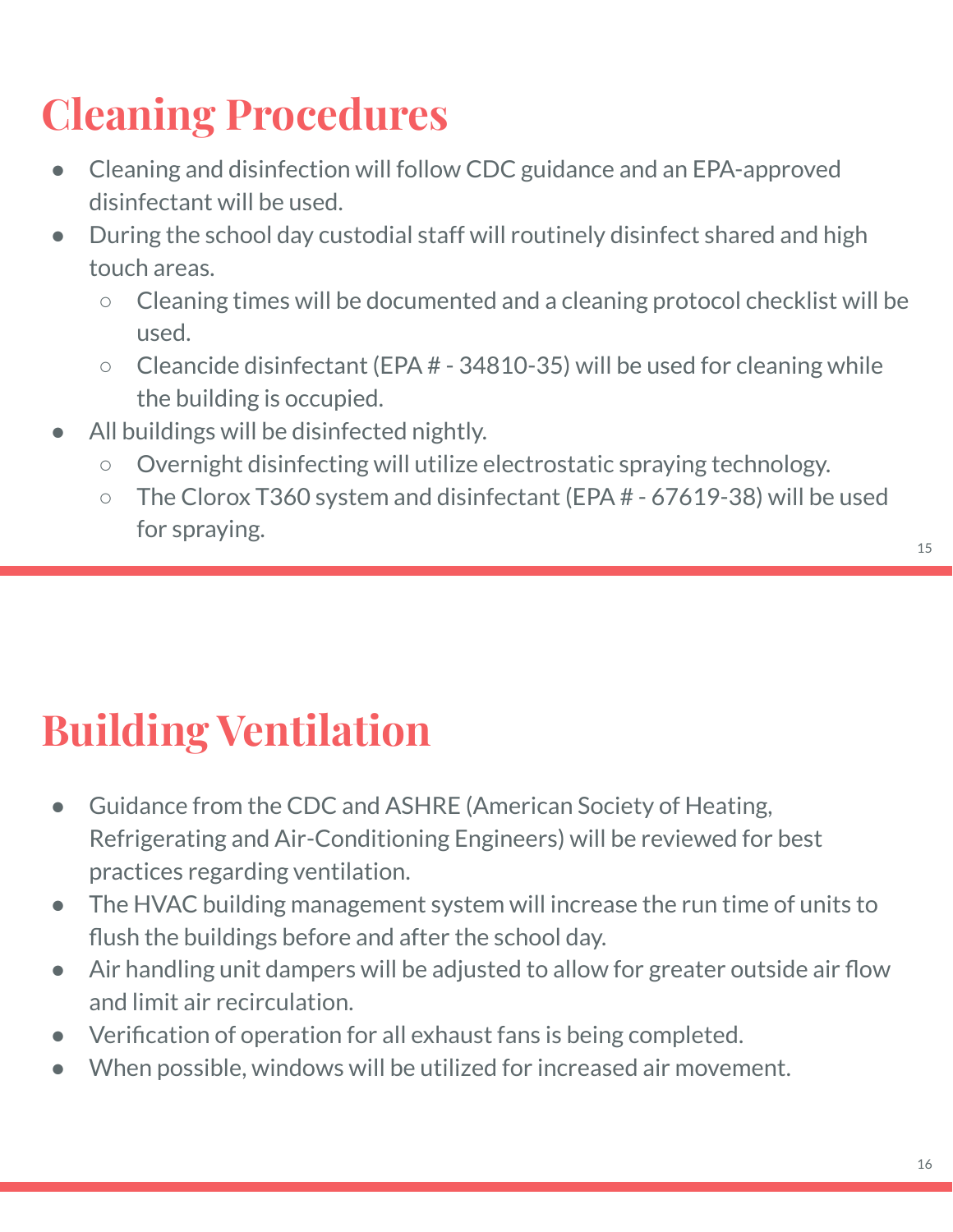# **Limits to Building Access and Facility Use**

- Restrictions on building use across the H-D School Buildings will be put in place to minimize exposure for students and staff and facility use will only be available for activities that benefit our districts' students
- Signs will be posted at the entrance of each of the schools identifying COVID-19 symptoms and restrictions for access to the building
- Vendors and service contractors by appointment only, sign in at the main office and are required to wear a mask
- Non-essential visitors will not be permitted in our schools, and essential visitors will be required to wear masks
- Parents must schedule appointments and upon entering school will be required to wear a mask

## **Technology**

- Continue to support a one-to-one device program
- Upgrade teacher tech hardware to support greater stability and reliability
- Enhance school bandwidth to support synchronous (real-time) online instruction
- Ensure all digital content is compliant with State Data Security and Privacy law
- Ensure access to digital instructional content for all students
- Continue to explore and make available appropriate and engaging online learning tools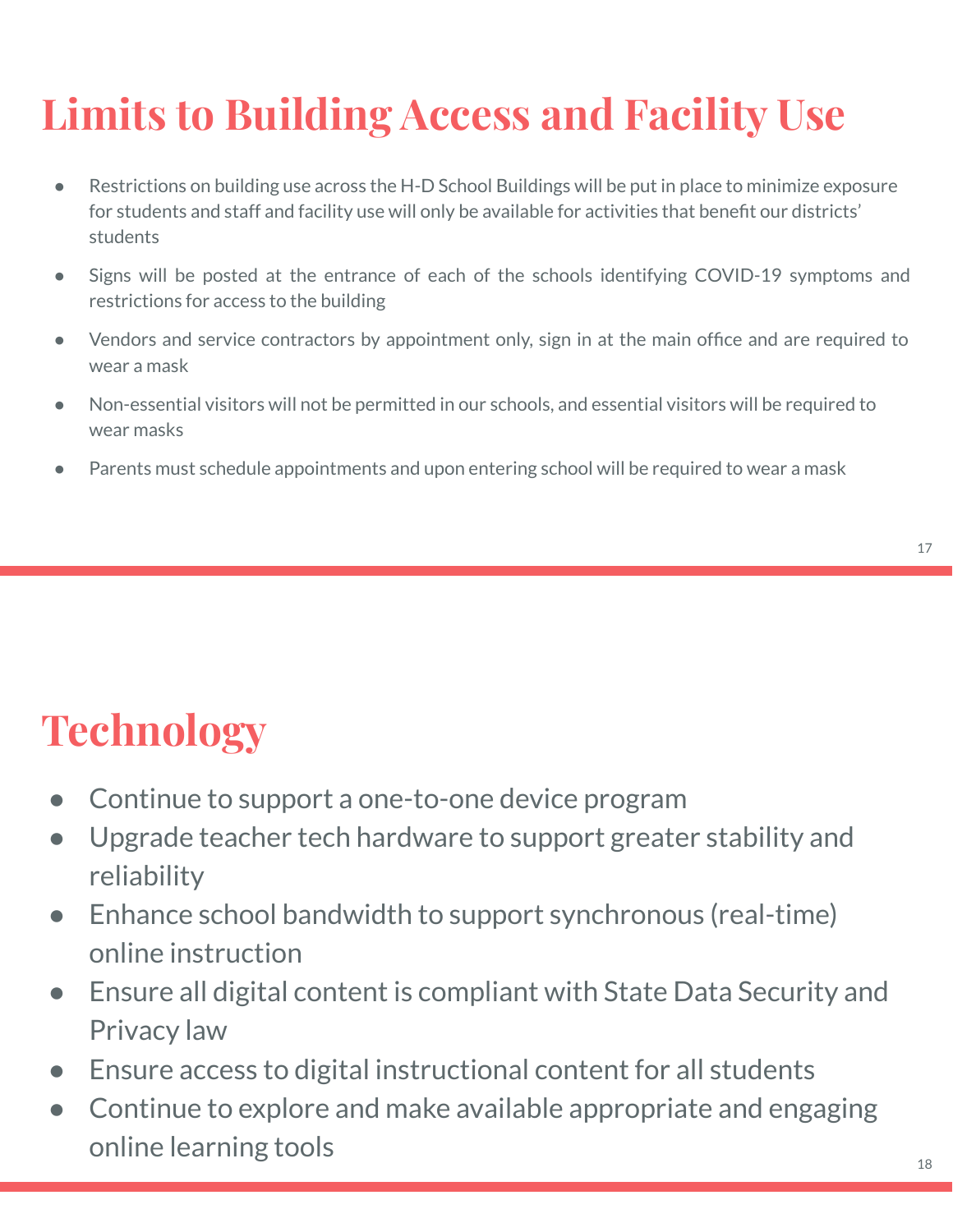## **Models Explored at HDES**

**Full return:** All students return to the building. At this time due to physical distancing requirements and available staff we cannot have every student back in the building everyday. This is the goal, we will reevaluate frequently based on available space and staff.

**Hybrid:** A portion of the student body return on a rotating schedule. This allows for all students who prefer in person instruction to have face to face time with teachers twice a week.

**Full Remote:** Students work from home with the support of a teacher through livestreamed lessons and individual or small group interactions over the computer.

# **Proposed Learning Options**

**Hybrid AA/BB schedule**: Students would be assigned to a group A or B. Students in group A would attend school on Monday and Tuesday and work remotely Wednesday, Thursday, Friday. Students in the B group would work remotely Monday,Tuesday and Wednesday and attend school in person Thursday and Friday. Our goal for students working remotely will be to "tune in" to live lessons from the classroom or watch the recorded lesson at a later time. Small group instruction will be offered on some remote days. Staff will be working from the building 5 days a week.

\*\*Kindergarten students will attend school in the building Mon, Tues, Thurs, Fri and work remotely Wed.

**Full Remote**: Students work from home every day with support from teachers.



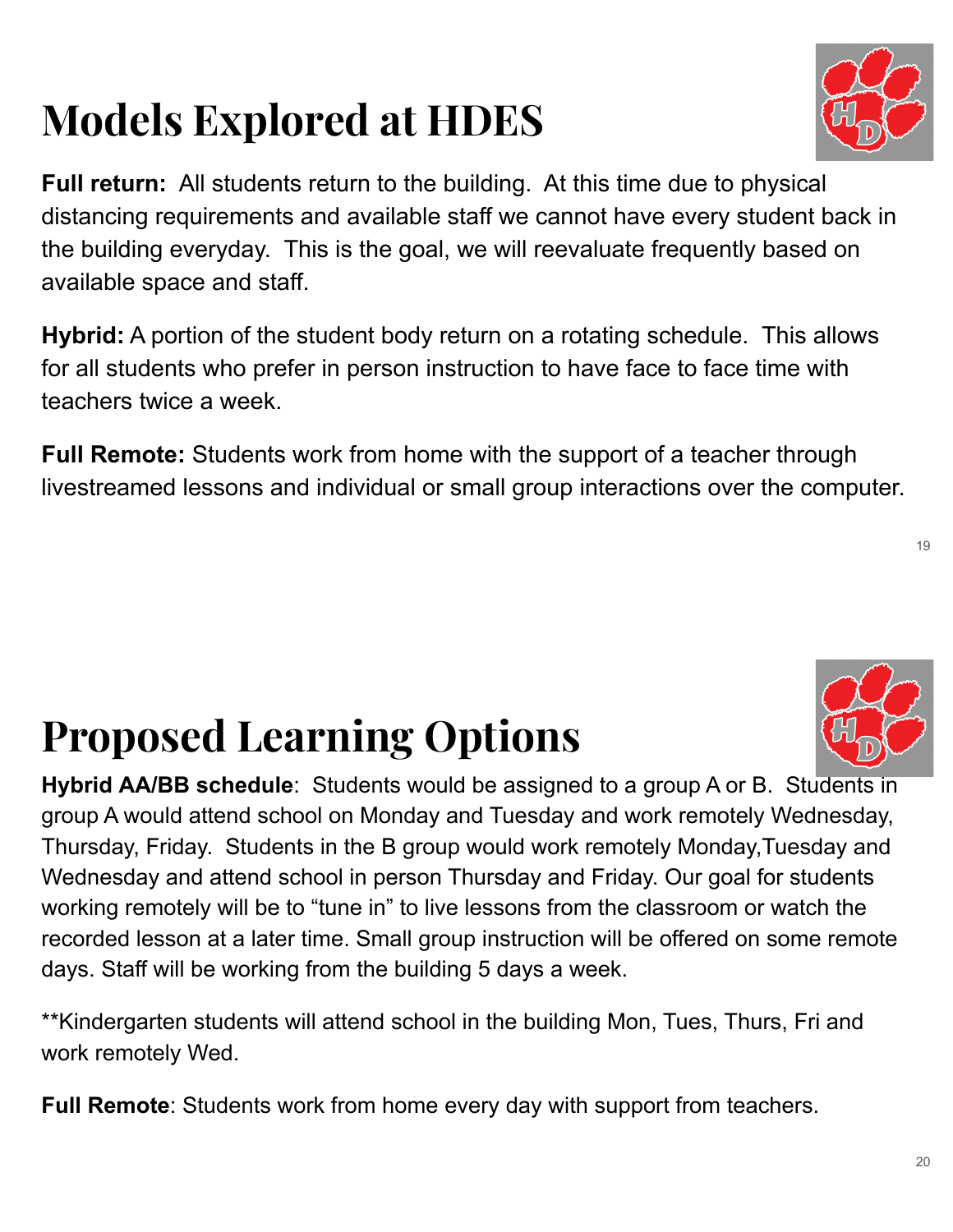# **Hybrid Option**

22

- Beginning on 9.8.2020 H-DES will offer parents a hybrid option with the intention of moving this option to fully in person. We will reassess bi-weekly and will try to return at least one grade level at a time if safe to do so based on CDC requirements, local infection rates, staffing, and space.
- Beginning in a hybrid model allows H-DES to:
	- Work with students in smaller groups to practice safety and health protocols
	- Give teachers and students an opportunity to build a relationship
	- Allows for increased physical distancing
	- Can monitor state and regional COVID cases during initial reopening
- Families accessing the hybrid model can move to full remote at any point.
- Families in a full remote model may move to a hybrid model only at a break in a trimester.

### Remote Option

**Remote Option** Our goal for students working in the full remote model is to have them attending lessons through live streamed lessons or watching recorded lessons.

Potential remote strategies:

- Remote students will be connected to one of the two hybrid groups
- Remote students may watch the livestream of the direct instruction or watch a recording of the instruction
- Remote resources and lessons will be posted to Google Classroom for grades 2-5 on a daily basis. First grade classrooms will post lessons on Smore Newsletter
- Students in this model will be accountable for daily participation and deadlines



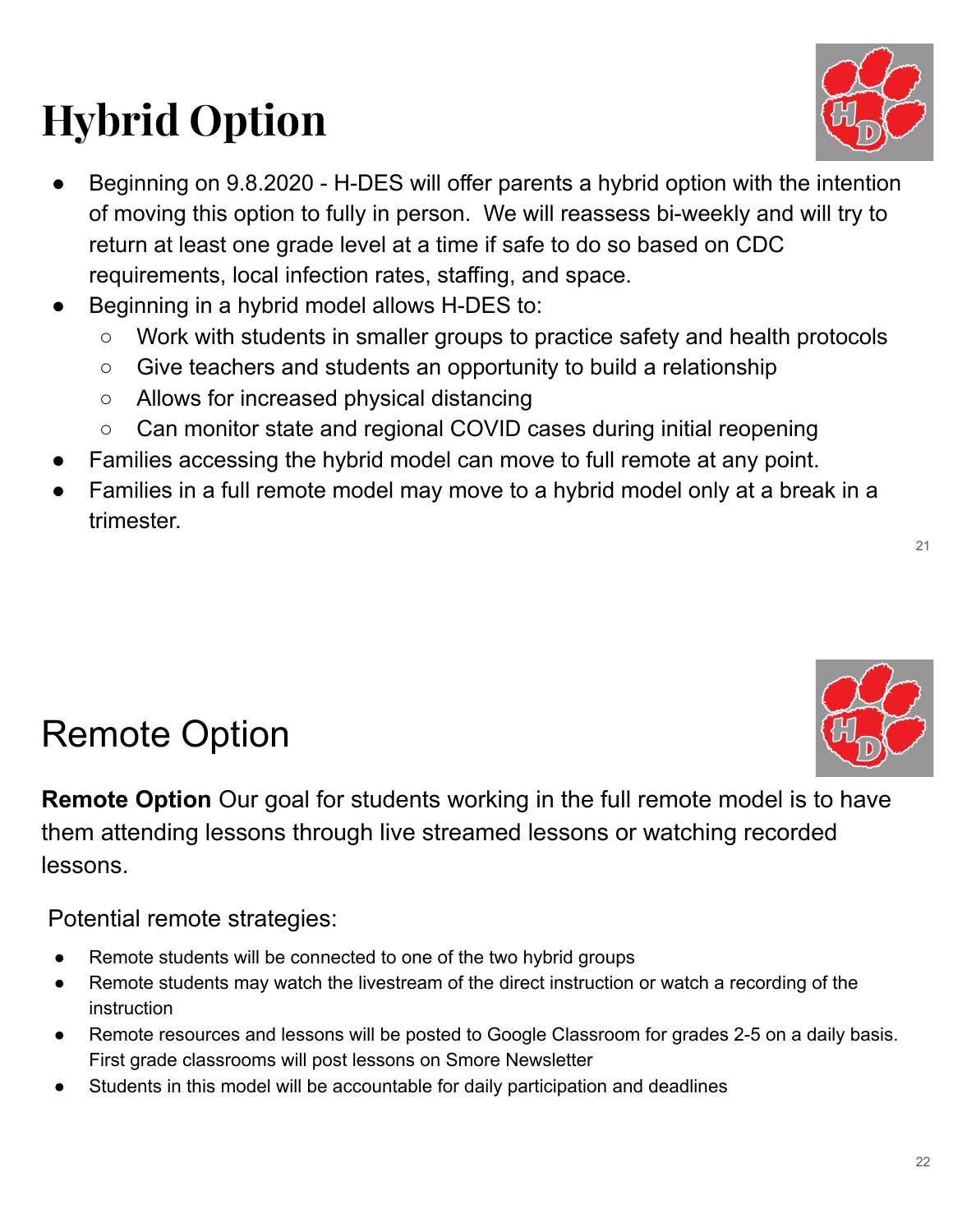## **Classroom Setup**

Students will be 6 ft apart All desks are facing one direction Teacher stays mostly in one place



## **Things to Consider**

- Before and After school program will be limited, but available
- Drop off in the morning/Dismissal in the afternoon will look different. Families will receive communication with detailed instructions in the next couple of weeks.
- We will try to keep cohorts of students together:
	- $\circ$  Unified Arts (art, music, PE, technology, library) will meet in the classroom or outside, scheduling may change as well
	- We will get students outdoors for learning when possible
	- Recess will be in cohorts and the playground will be divided into sections
	- Boxed meals will be delivered to students in the classrooms
	- Students will have their own supplies, materials, and devices

We are still trying to work out many details. Things may change.

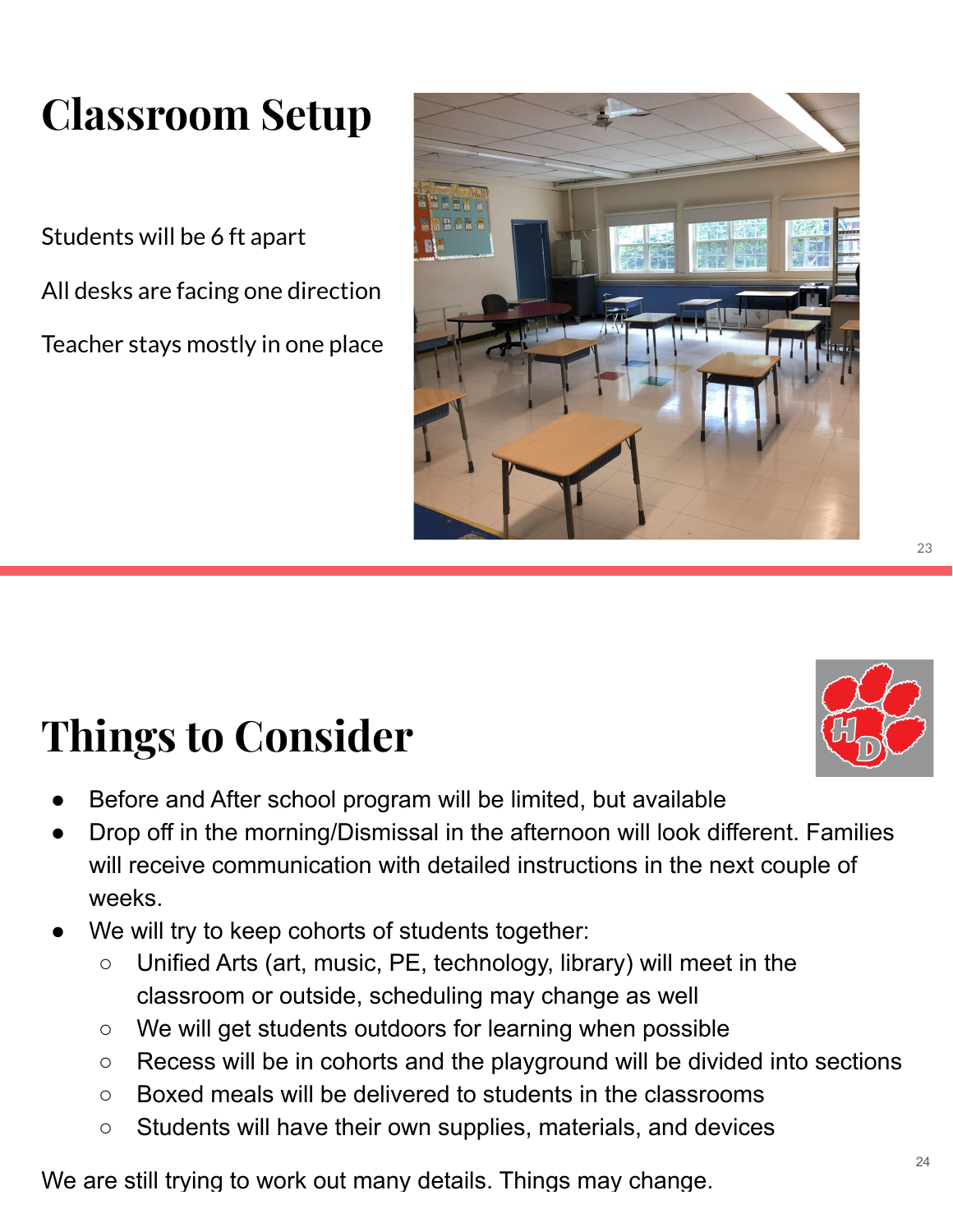## **Re-Entry Plan**



We will be phasing students back into building for the school year

In order to meet the teachers, start learning routines, etc:

Tuesday, September 8--Only A students attend

Wednesday, September 9--Only remote students meet online with their teachers

Thursday, September 10--Only B students attend

Friday, September 11--Only B students attend, A students and remote students attend online

## **Special Education**

- Special Education Coordinators will be reaching out to families of students with Individual Education Plans to set up individual meetings to:
	- review student's individual needs and ensure access to instruction and supports
	- all meetings to be held no later than 30 days after the first day of the 20-21 school year.
- In preparing for the possibility of remote instruction, each student will have a remote learning plan that clearly outlines the method(s) of providing instruction and services outlined in their IEP to provide consistency and continuity.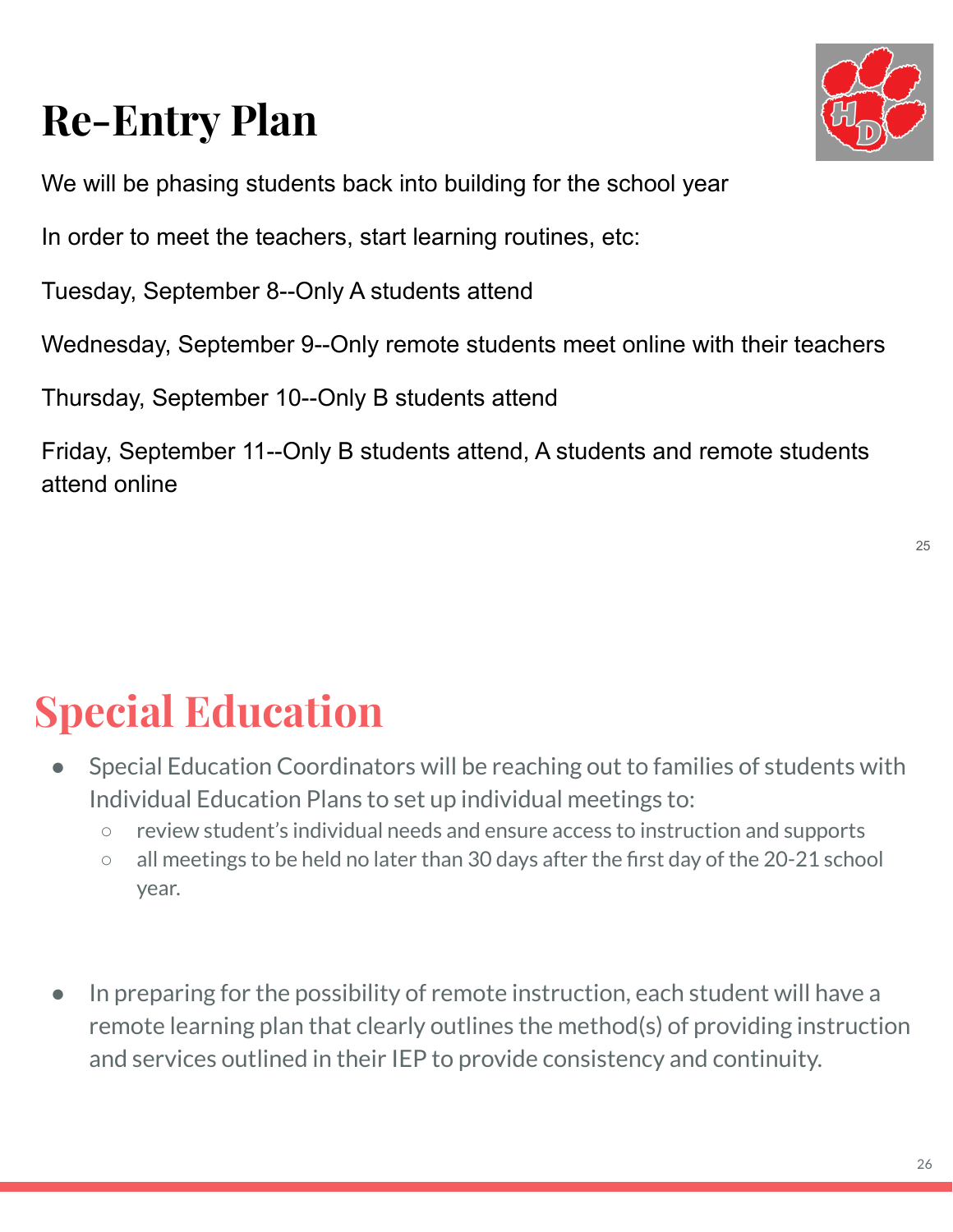## **Special Education, con't.**

- Students who receive their education in specially designed programs may require increased time in the school buildings:
	- Modified AA/BB schedule- to receive in-person instruction and support more than 2 days increased practice, modeling and support to families and students to
	- Programs will be provided with necessary PPE's to mitigate medical exemptions and/or when staff/students are required to be in closer proximity to provide instruction and support.
- Daily Screenings and adherence to safety protocol's (face mask, physical distancing and hand washing) are required for all students
	- Increased coaching, modeling, practice and support to students and families to help prepare students for their return to to school with new routines and safety protocols will be available based on students individual needs.
- When planning services and specialized instruction, Building Coordinator's will begin work with Special Education Teacher's and Related Service Providers to maintain cohorts and increased safety practices.  $27\over 27$

## **Preschool Integrated Program**

**Goal:** to provide developmentally appropriate learning and social experiences for preschool students with safety for staff and students as most important

- Will open with a gradual, staged start
- Students eligible for specialized instruction will start first with reduced staff to student ratio
- In first eight weeks, gradually increase group sizes, while maintaining socially appropriate environment with physical distancing.
- All students who attended last year will receive: access to online curriculum, opportunities for virtual, small group story times, and access to pre-recorded lessons
- Next Step: Provide date and protocol for preschool screenings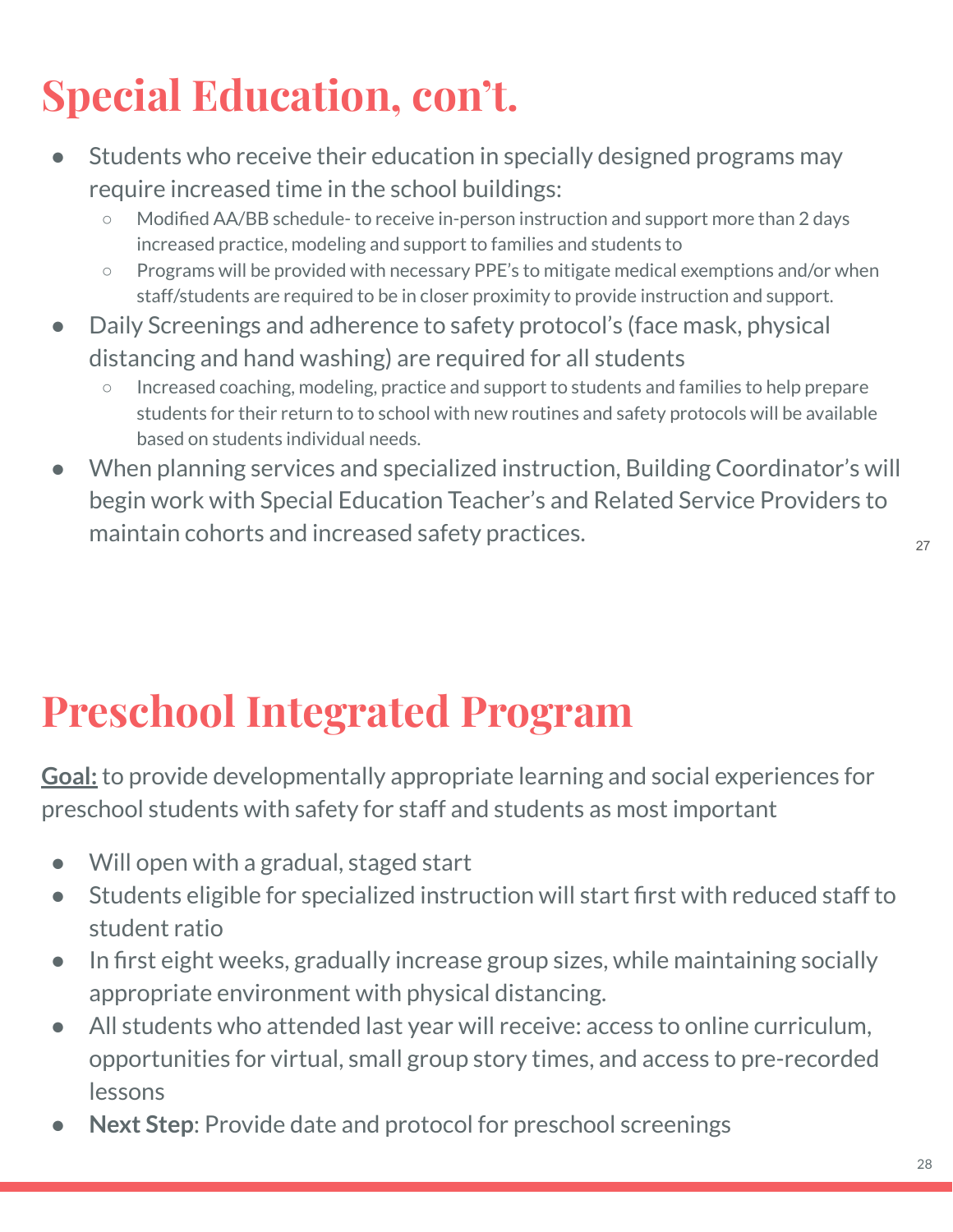## **Home Education Vs. Remote Instruction**

Home education or Home Schooling *is an alternative to attendance at a public or private school and is an individualized form of instruction.* Source:

http://www.gencourt.state.nh.us/rsa/html/XV/193-A/193-A-4.htm

Students are withdrawn from district with letter of intent to homeschool written to myself or superintendent.

Curriculum and resources, such a laptop, school supplies are provided by parents.

Services and instruction outlined in Individual Education Plan are null and void  $\blacksquare$  Individual Education Plan remain intact  $\frac{29}{2}$ 

Remote Instruction is when students work from home with support of a teacher through livestreamed lessons or small group interactions over the computer.

Students remain enrolled in the school district and are required to attend school on a daily basis and follow the daily school schedule.

Curriculum and resources continue to be provided by the school district.

Services and instruction outlined in

## **Social Emotional Supports**

**Goal:** Assess and Respond to mental and emotional needs of staff and students

- Mental Health Task Force underwent 12 hours of Trauma Training related to Covid 19 with Dr. Cassie Yackley
- The district extended these trainings to all members of Re-Entry Team Included Administration and Teachers from WES to all three H-D buildings
- Created Mental Health Student Visit Protocol
- Created SAU #34 Mental Health Resources for *Emotional, Mental, Physical, and Financial and Social Wellness* for HDSD staff, students, and families to access on District Webpage
- Will provide daily dose of emotional wellness professional development to teachers on PD days and follow up
- Next Step: Continue work on creating and implementing Multi-Tiered System of Support 30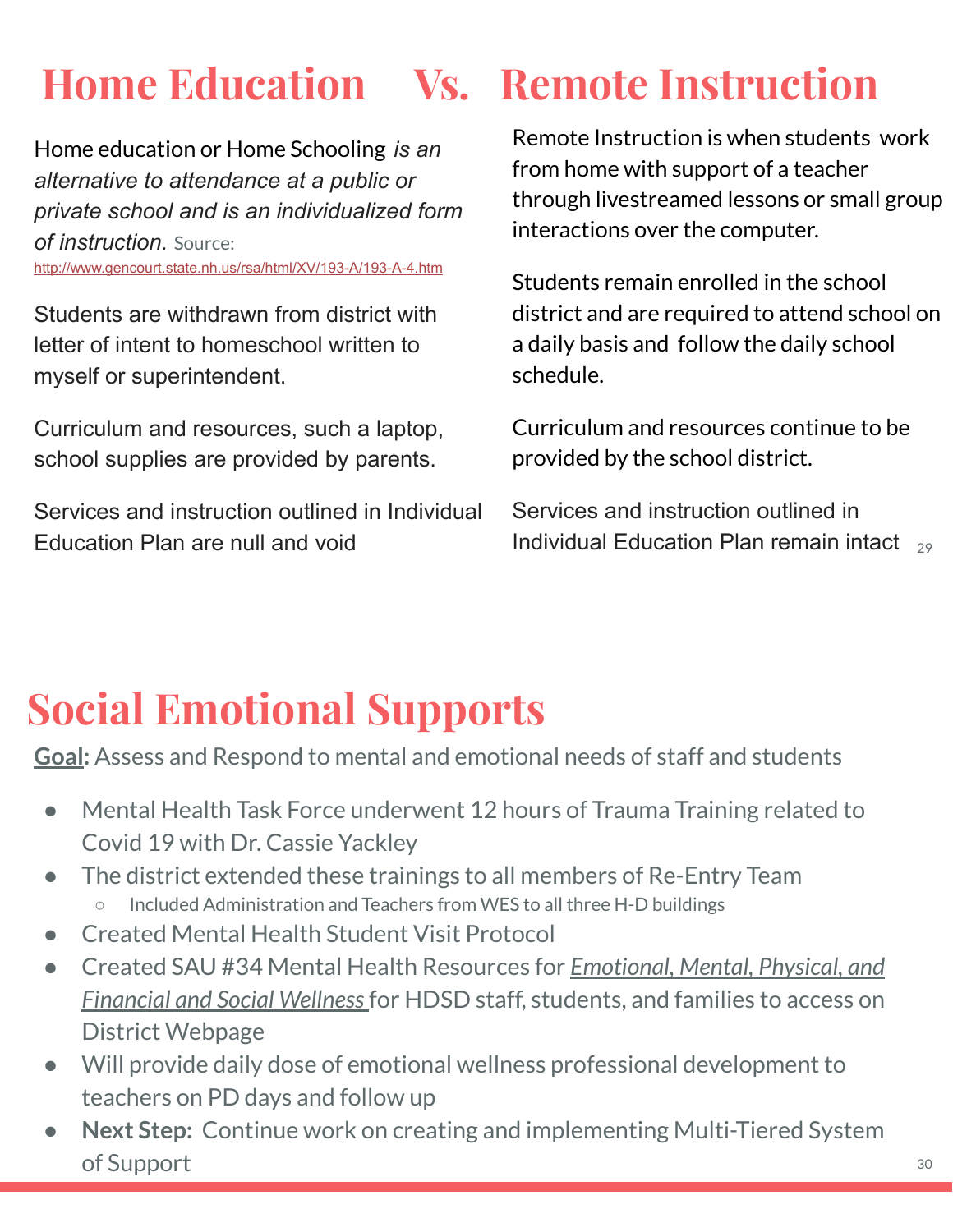### **Food Service**

- Breakfast and lunch will consist of hot & cold meals provided in boxed or wrapped containers
- Breakfast and lunch will be charged according to a student's free/reduced/paid eligibility status *Students in a reduced status will receive free breakfast for the 20-21 school year.*
- On remote learning days, pick-up of breakfast and lunch, for those eligible, will be available at designated times
- Use of hand sanitizer will be required by everyone before picking up and eating food
- Students will not be allowed to share food items
- Additional waivers to allow for food service flexibility are being pursued at the state and national levels

## **Transportation**

- •Parents are encouraged to transport students if they are able to do so.
- •Twenty-six (26) students will be allowed per bus route.
- •Masks will be required on buses at all times for students and drivers.
- •Parents are responsible for pre-screening children before boarding the bus.
- •One (1) student only per bus seat. \**Siblings may share a seat*.
- •Students will board the bus in "back to front" order, and exit the bus in "front to back" order.
- •Bus windows will remain open to promote airflow.
- •Assigned seating will be in place.
- •Buses will be cleaned before and after each route, and will be cleaned with an additional enhanced cleaning system/process on a weekly/monthly basis.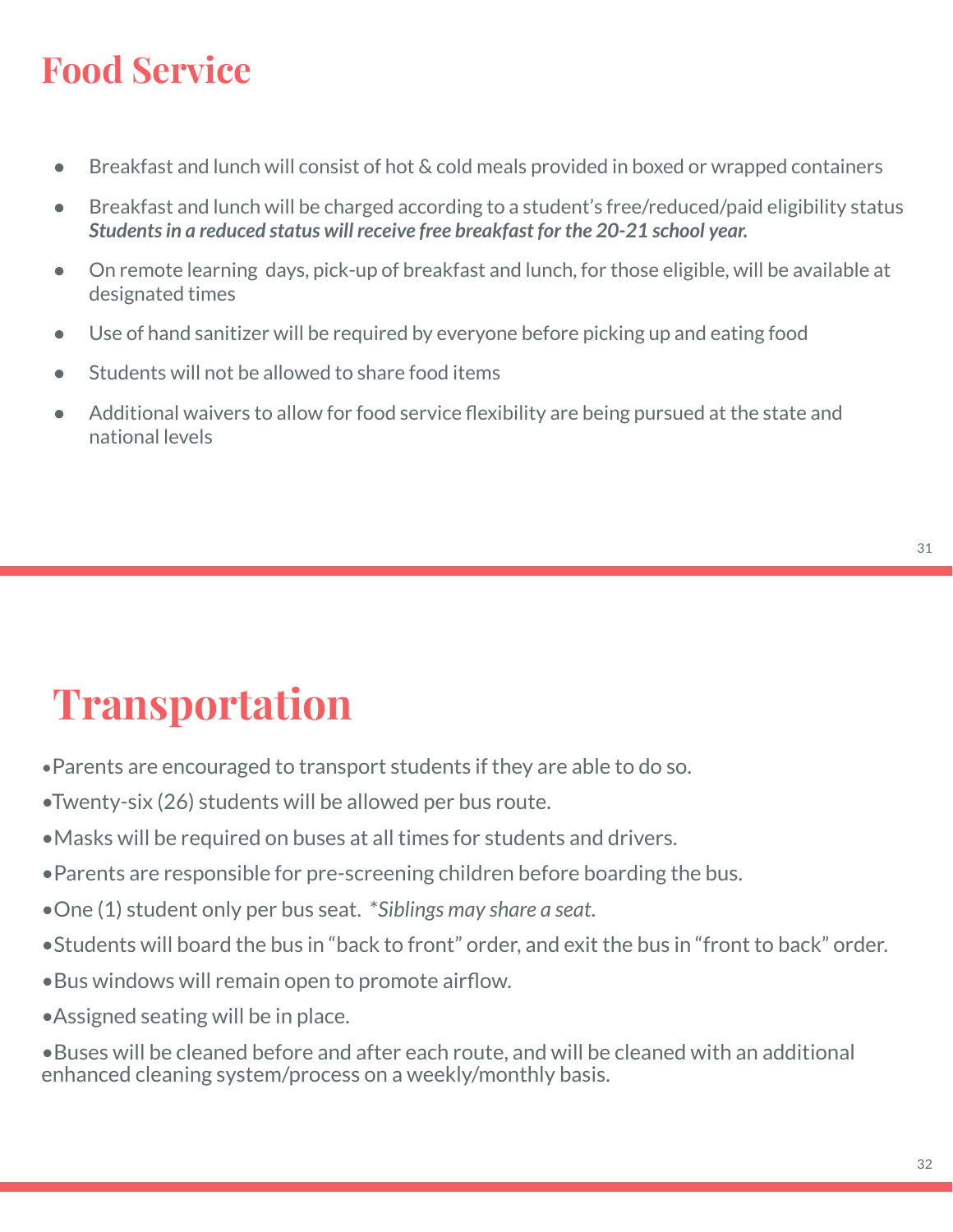#### **Potential for Faculty/Staff members unable to work**

The Families First Coronavirus Response Act (FFCRA) provides potential protections for employees:

- FMLA Expansion allows up to 12 weeks to care for child due to school closure, unavailability of childcare due to public health emergency (officially declared). *\*Must have worked for employer for 30 days.*
- Emergency Paid Sick Leave allows employees up to 80 hours of paid sick leave for employees if they are unable to work due to a medical order, employee is symptomatic & awaiting diagnosis, employee is caring for a person under gvt. order, employee is caring for a child due to childcare closure, or employee is experiencing substantially similar medical condition (specified by US Sec of HHS). *\*Employees are entitled to this provision regardless of their length of employment.*

**These are only highlights of the law all situations are unique. Employees should speak with the Business Office if they have questions about these allowances.**

## **Proposed Modification to School Calendar**

#### **Proposed Modifications**

- August 24-28:
	- Professional Development Days
- August 31-September 3:
	- Planning and Preparation Days
- September 8:
	- Begin the grade level return to school
	- H-DMS Remote due to State Primary
- June  $17:$ 
	- Last student day